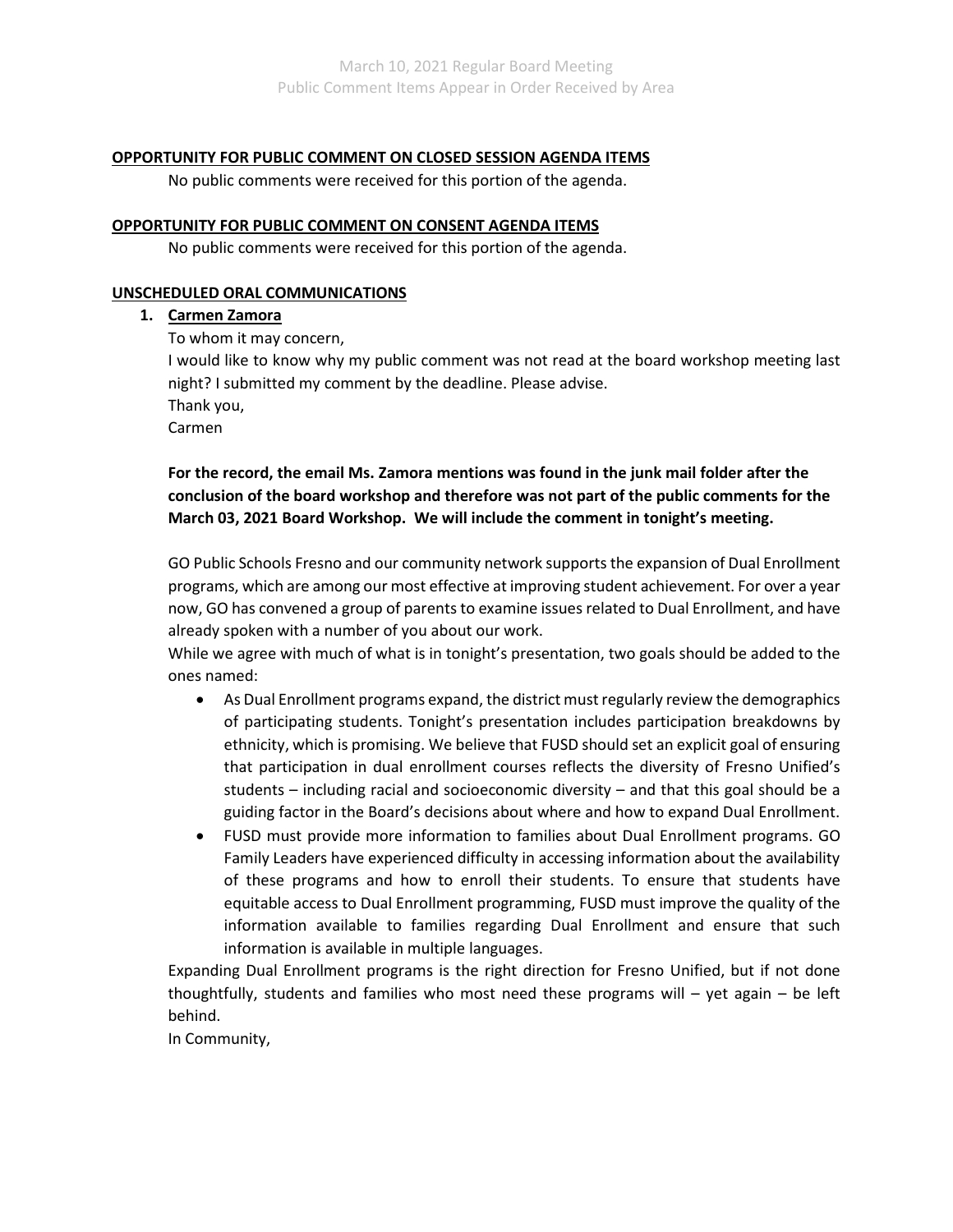# **2. Tom Marsella**

I support retaining the FHS Warrior logo and images. If there are any changes to be made at FHS it should only be by a majority vote of any FHS alum via e-mail, not including elected officials or employed staff. Alumni only. And if such change is approved, such entity will be responsible for paying the estimated \$400,000 costs themselves. We thank the current FHS ALUMNI committee for their time and now recommend starting with a newly elected board via normal election protocol by e-mail. I authorize Ryan Griffith to speak on my behalf in this endeavor as he or his representatives deem necessary. Truly, TOM MARSELLA, Class of 1958

# **3. Katie Jerkovich**

## To whom it may concern

Please reopen Fresno area high schools for the sake of our kids. They are struggling and have been ready to go back since August. The distance learning doesn't work for our kids. I have one that has an IEP and desperately needs to be back in an in person setting as this screen time education is horrible for her and she's so frustrated, it breaks my heart. For a while in the fall, I was paying for a tutor for her in math, but can't afford it any longer, so she continues to struggle. I have another who is getting by but misses science and robotics and was supposed to go to state to compete in Science Olympiad after taking first place in every category and hasn't been able to participate since. My third that has lost her entire senior year. No football games with friends, no dances, no theater productions, nothing. This is such a travesty and makes no sense when we see other cities and states who went back to school. We need our kids back in school. They miss sports, they miss being part of a team and more importantly they aren't getting an education. They are going to be behind their peers who did go back to school. Why would you keep doing this to our children? So many friends have pulled their kids, they are done. I sit here and keep fighting and plea but admit I'm about ready to **(250-word limit reached)**

## **4. Grace Jerkovich**

My name is grace Jerkovich I'm a 9th grader at Roosevelt high school I had hoped school could start back up in August and to become a high schooler on campus, but in August school did not reopen I was put in distance learning which was very challenging. By September I was failing in math class. My teacher didn't seem to understand how much I was struggling. I started to go down in my mental health. By the beginning of October, I was starting to feel alone. I would say was fine but I really wasn't. It's easy to hide on a screen. I had no one interacting with. I was struggling in all my class to keep up. In the middle of October, I thought about ending it all I thought that it would be better if I just ended it. I didn't do it, but I did tell my parents two weeks later. When I told them, they were so supportive. It was December I just kept telling my family I didn't want to do this I wanted to drop out I didn't care anymore. I had hoped that schools were gonna open back up in January yet it hasn't happened yet. There wasn't much to look forward to and then sport started back up 3 weeks ago and it's been helping my mental help. if sports are back that gives me hope that school could be back soon. Please open school for all grades!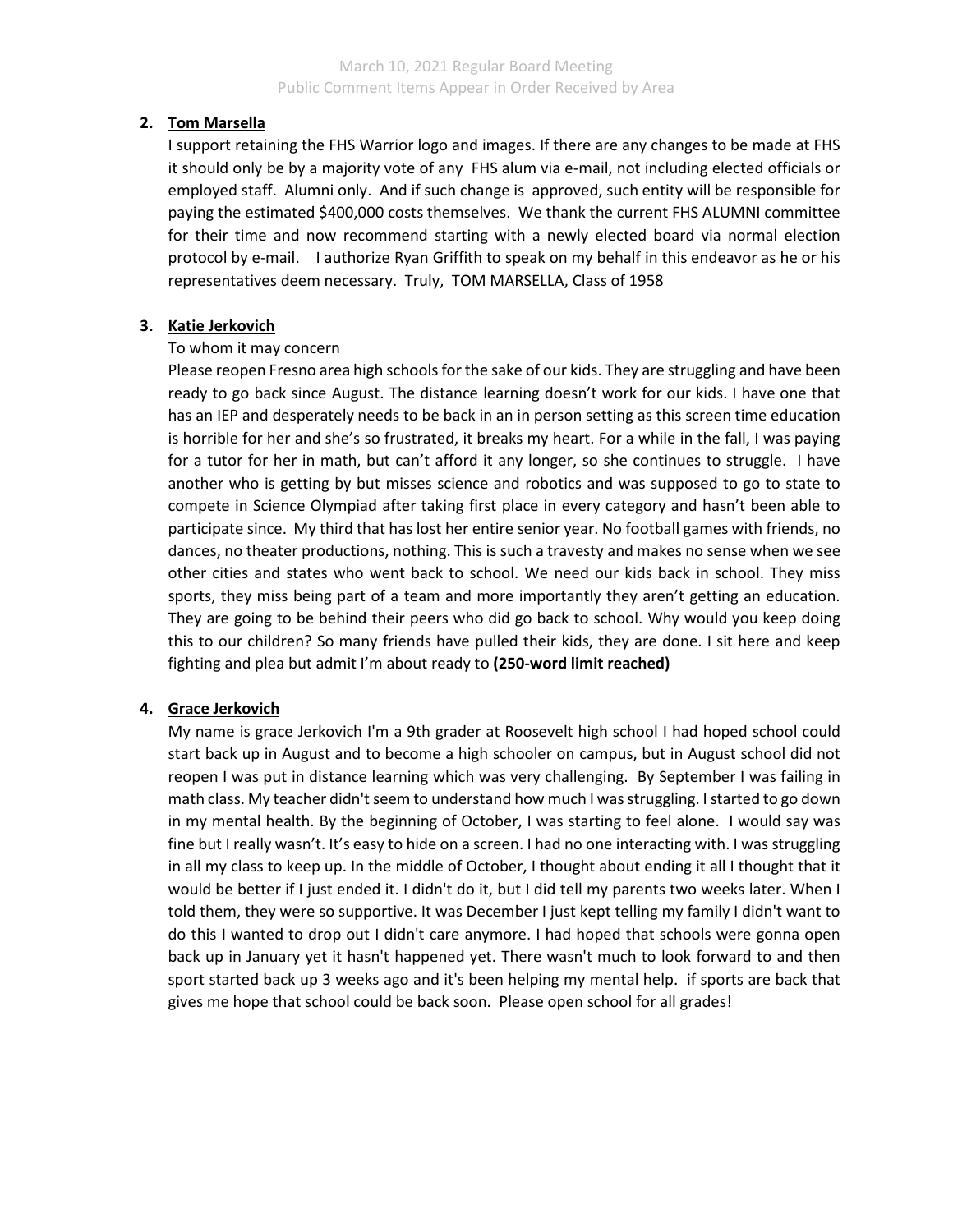## **5. Cecilia Patino Funk**

FUSD Trustees-

Your vote on December 9, 2020 to remove the Fresno High School Warrior native image was a travesty.

FUSD followed a "play book". As described by NAGA (Native American Guardians Association), the following takes place: At the public-school level, the play book has been to find a student or alum to start a petition demanding a name change. The far-left leaning Center for American Progress has been very active in this coordinated campaign. The play book extends to having someone claiming to have been "bullied" as a result of the school's Native theme after decades of no such instances. Most often the offended party is recruited by the change activists. Finally, the play book includes someone claiming to have been the victim of some racial slur, usually at a school board meeting. Of course, it is impossible to prove a negative, but the truth does not matter.

The claiming of "offense" is the weapon used to gain power, and it is the power to destroy. However, offense is a two-way street, and many in the Native American community as well as many in these school communities alike are truly offended by the modern-day Indian Removal campaign systematically playing out, resulting in an effective cultural genocide

We all share the responsibility to "Educate Not Eradicate" as the historical significance of Native Americans is incredibly important. Rescind your decision. Otherwise, a stakeholder referendum that includes a fair and honest legitimate debate is needed .

Cecilia Patino Funk

FHS Class of **(250-word limit reached)**

# **6. Sue Hague**

## FUSD BOARD:

I am disgusted that the Board voted 7-1 to remove Iroquois symbols throughout the FHS campus. This is what the Board in its wisdom has deemed the most important thing to do during a pandemic––remove images that have been around inoffensively for nearly 130 years?? REALLY? Did you think that you could quietly do this and no one would notice—that there would be no backlash, no outcry?

We have FUSD kids with no computers — and yet your PRIMARY concern is removing 'offensive' racial images? To add insult to injury, you are now telling us that we (the taxpayers) get to PAY to remove these same said 'offensive' images' from across the campus! Where, pray tell, is the money coming from to remove these images? Clearly, you must view the Fresno voting public as Daddy Warbucks with VERY deep pockets!!

Instead of looking at how other school districts have gotten their kids back into schools, with their teachers. you have decided to focus on totally irrelevant issues.

At a time when cowboys were glorified and N.A.s were known as 'savages,' OUR school courageously selected a noble, dignified profile of an Iroquois to represent us: a person who had gone through battles (witness the feathers are down, not up, so he has been tested in battle), and will be again (witness the war paint), someone who has seen suffering and is alive to tell the tale– –THIS is who you wish to remove?

Sincerely,

Sue Hague, '73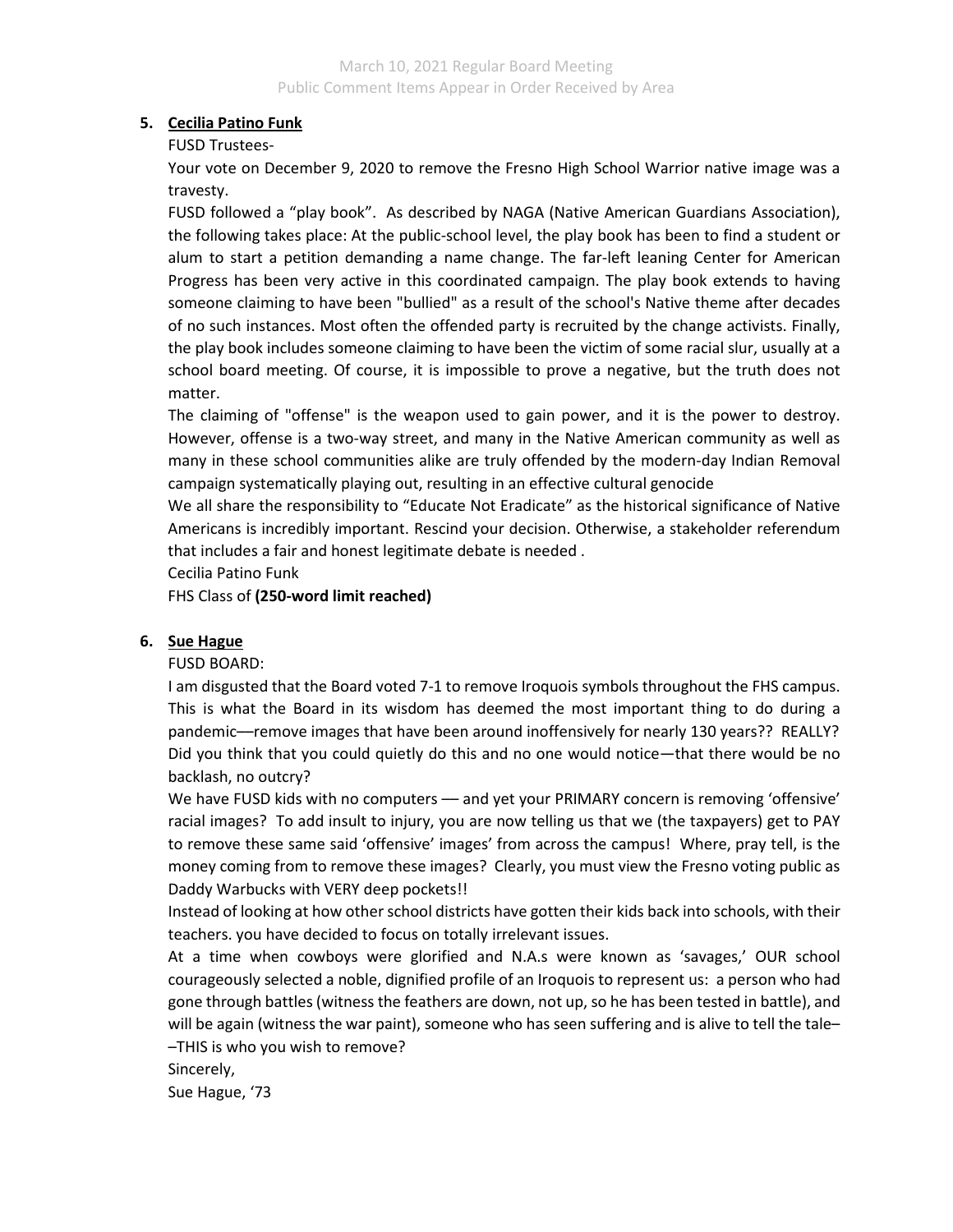# **7. Marissa Rodriguez sent on behalf of Mikah Barron**

I'm currently a 7th grader who has been greatly affected by the virtual learning situation. During virtual learning, I've been affected mentally, physically, and emotionally, along with so many other kids in this district. Grades have always been important to me. Every school year I've pretty much maintained A's and B's. But this school year my grades have been terrible. This has really affected my mental health because, I started doubting myself and feeling as if I wasn't smart enough. Even though I know that I am capable of a lot. Honestly, in the very beginning of virtual learning, I was doing well on keeping up with my school work. However, as soon as we got to late September or early October, I started failing and I wasn't able to keep up with my assignments. Unfortunately, that's where my mental health went down tremendously. Around Thanksgiving break, one of my teachers said we might be back in school by January. Clearly we are now in March and still not back yet. As I've mentioned, I've been affected academically but I've also been affected mentally and emotionally during virtual learning. I've lost pretty much all my friends. That affected me in various ways because, I started feeling alone. Please realize, that us kids deserve to be around other children our ages and to have interaction with one another. Whether it's a second grader or a senior in high school, we don't deserve to spend our lives like this. School should never **(250 word limit reached)**

## **8. Joann Woodward**

## To Whom It May Concern,

This letter comes to you in support of maintaining the Warrior emblem/image at Fresno High School and reversing the decision made by the Board on December 9, 2020 on agenda item B-17. Asking for the removal of the Warrior image from Fresno High came about from an online petition without considering the impact it would have on the Fresno community and the 130 year standing traditions of Fresno High. I am hoping the decisions made on December 9, 2020 will be reevaluated with a decision to maintain all Warrior images, mascots or emblems. JoAnn Woodward

Cc: Ryan Griffith, ESQ

## **9. Garilee D. Cave**

Dear Board Members and Dr Nelson

I graduated from FHS in 1958. I have always been a proud Warrior and attended every function that I could since my graduation. I have very fond memories of my days as a FHS student and the many functions that included whoever wore the Warrior Bonnet of feathers. I always wished I could be one of those, representing our school and marching in front of the band at various functions.

Tradition and memories are a great part of our Nation's heritage. The meaning of Heritage is "a person's unique, inherited sense of family identity: the values, traditions, culture, and artifacts handed down by previous generations".

We, our Nation, have had so many of our revered artifacts destroyed or defaced in the last few years. Please allow our school mascot to remain as something we can show our children, grandchildren, and their children to be proud of. Don't allow the few, once again, to be the destroyers of something unique and traditional. Our Warrior mascot is our "Heritage".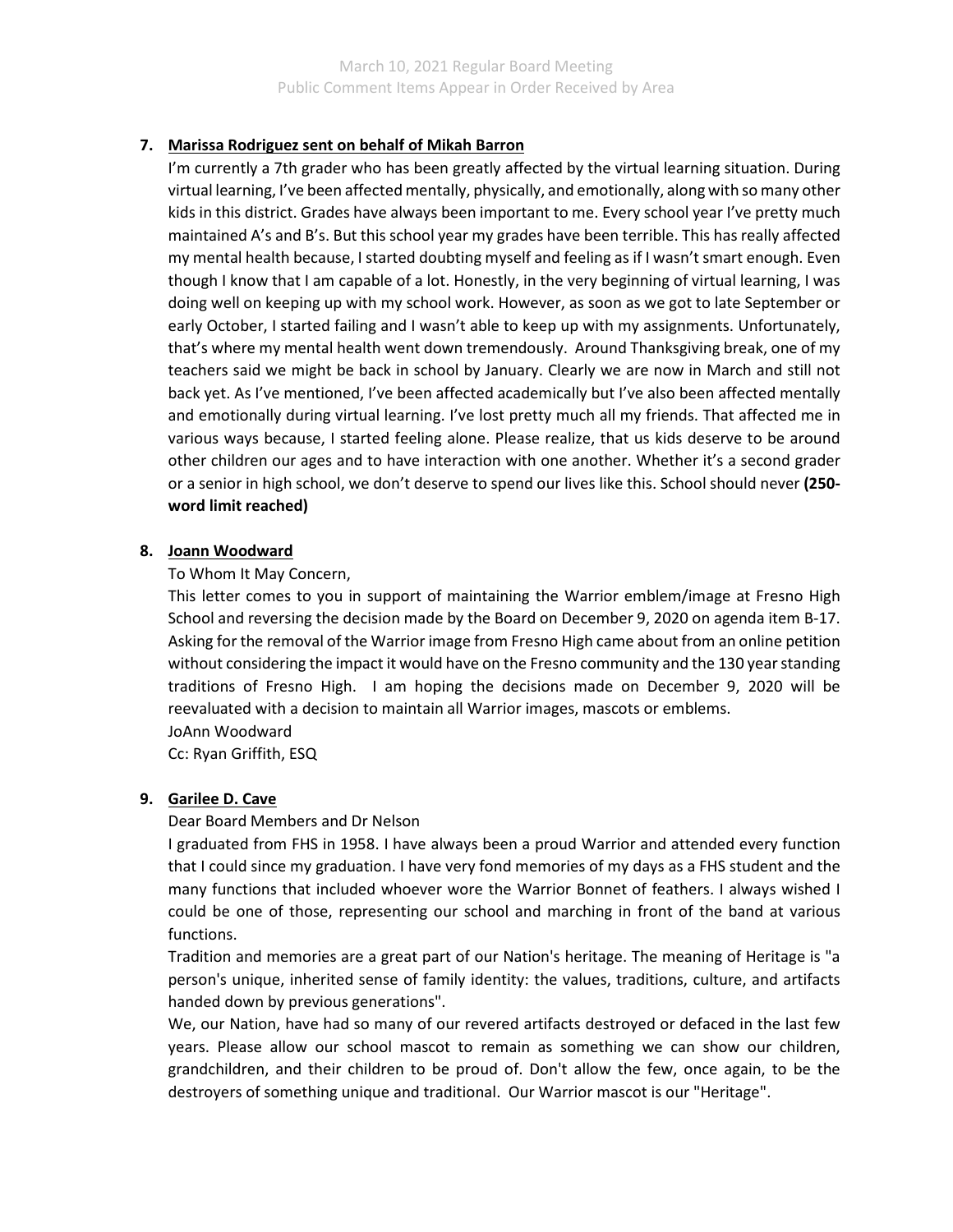Garilee D Cave California Senior Legislator (retired) 633 Ramona Ave #23 Los Osos, CA 93402 805-801-4103

## **10. Dr. Jerold Sorensen**

I object to the removal of the Warrior Mascot Logo from the FHS public arena. There was no public nor private notice of this action as required by the Brown Act. I was not notified of the proposed agenda.

This is being hushed thru by a small minority political action group that does not represent the majority of the class members nor does it have the financial resources to cover the exorbitant cost imposed on the public funds and thus should not stand.

I request judicial relief in Fresno County Superior Court

pursuant to California Government Code § 54960.1(b)(2).

Dr. Jerold Sorensen Class '58

# **11. Dr. M. Wayne Alexander**

To Board Members of FUSD:

This is to urge you to vote against and not support the change of Fresno High School's mascot. The Warrior emblem and mascot does not demean Native American people. It does not need to be changed.

Note that I attended Fresno High School and graduated in 1958.

Yours,

Dr. M. Wayne Alexander 5641. 170th Ave North Georgetown, MN. 56546 701 371 7486

# **12. John Richert**

Dr. Nelson,

I am an alumnus of Fresno High School, Class of 1958. I find it disturbing that the School Board has chosen to cancel the logo for the Fresno High School mascot. The Warrior logo has a long history (1919-1983 for my immediate family alone) representing our High School at all manner of competitions throughout California and elsewhere. If alumni were raising voice to cancel the logo on the basis of having been hurt I would be the first to listen. However, cancellation of cherished traditions is hurtful for those who graduated from this institution and must also be given consideration. I fear that much of the input in favor of the cancellation which you received previously was internet "crowd sourced" and came from people who have never set foot in Fresno, let alone attended our beloved Fresno High School.

I am hopeful you will include this message as Public Comment in your Board meeting on Wednesday, March 10th and reconsider this matter by adding it to the School Board Agenda again soon.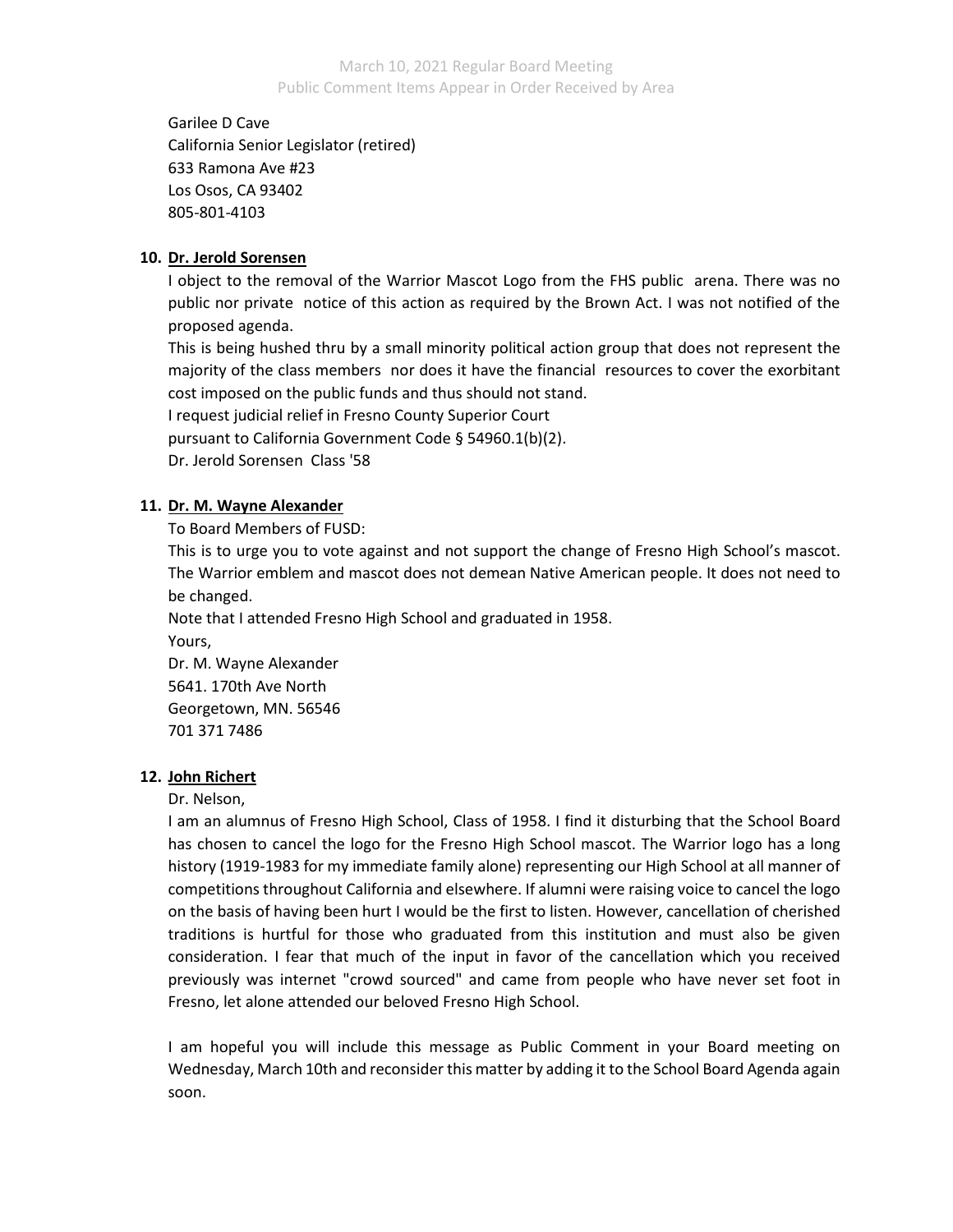Sincerely, John D. Richert

#### **13. Beckett Zavorek**

To whom may concern,

My name is Beckett Zavorek. i am a freshman at Bullard High School. I am being affected every day by this stay at home order for school. However and I'm very thankful that we are able to practice for baseball now, but I feel I am not getting a true learning experience while learning from home. I do not want to have to transfer to another school because my school district will not go to school. And with me going to Stanford in 3 and a half years I need to have a full high school learning experience.

#### **14. Kay Bertken**

The League of Women Voters was organized one hundred years ago to train newly enfranchised voters to be informed participants in our democracy. Public schooling began with the same focus. Our local League commends Fresno Unified and you Trustees for encouraging student board membership, youth presentations at board meetings, and the Student Voice Collaborative. All students need to experience civic engagement like the lucky participants in these forums. But in recent years and across the country civics and government education have been marginalized. That must change. Sustaining a democracy requires engaged citizens, but young people are losing faith in our form of government.

Educating for American Democracy, funded by the Department of Education and The National Endowment for the Humanities, has recently released its roadmap for a national revival of K-12 history/government/civics education. It is not a curriculum, but a guide for rebuilding civic education. It provides a set of principles and questions that will lead students to understand and tolerate conflicting perspectives and debate contentious issues with evidence. The roadmap emphasizes developing skills in "civil disagreement, civic friendship and reflective patriotism."

A copy of the roadmap with access to teaching materials and resources has been sent to staff. I urge the Fresno Unified Board to make civic literacy a priority, to add the Roadmap or something like it to teacher trainings, and to revive the social studies offerings provided for our students. School districts need to graduate students who are prepared for citizenship.

#### **15. James Tuck**

Dear Trustees,

I am writing to you regarding your decision to retire our 131 year old tradition and more specifically the manner in which it was removed.

Jamie Nelson the petitioner has yet to prove he is Native American and in fact even his friends state they thought he was Italian.

Mr Nelson began speaking at Fresno City counsel meetings about numerous issues and was later recruited to be the front man for this agenda. Furthermore, there is no documentation that he was offended by the Image until he came forward. Even people that knew him well had no idea. On your notices you stated there would be no economic cost in changing the image but now we see reports from \$400K to 1M.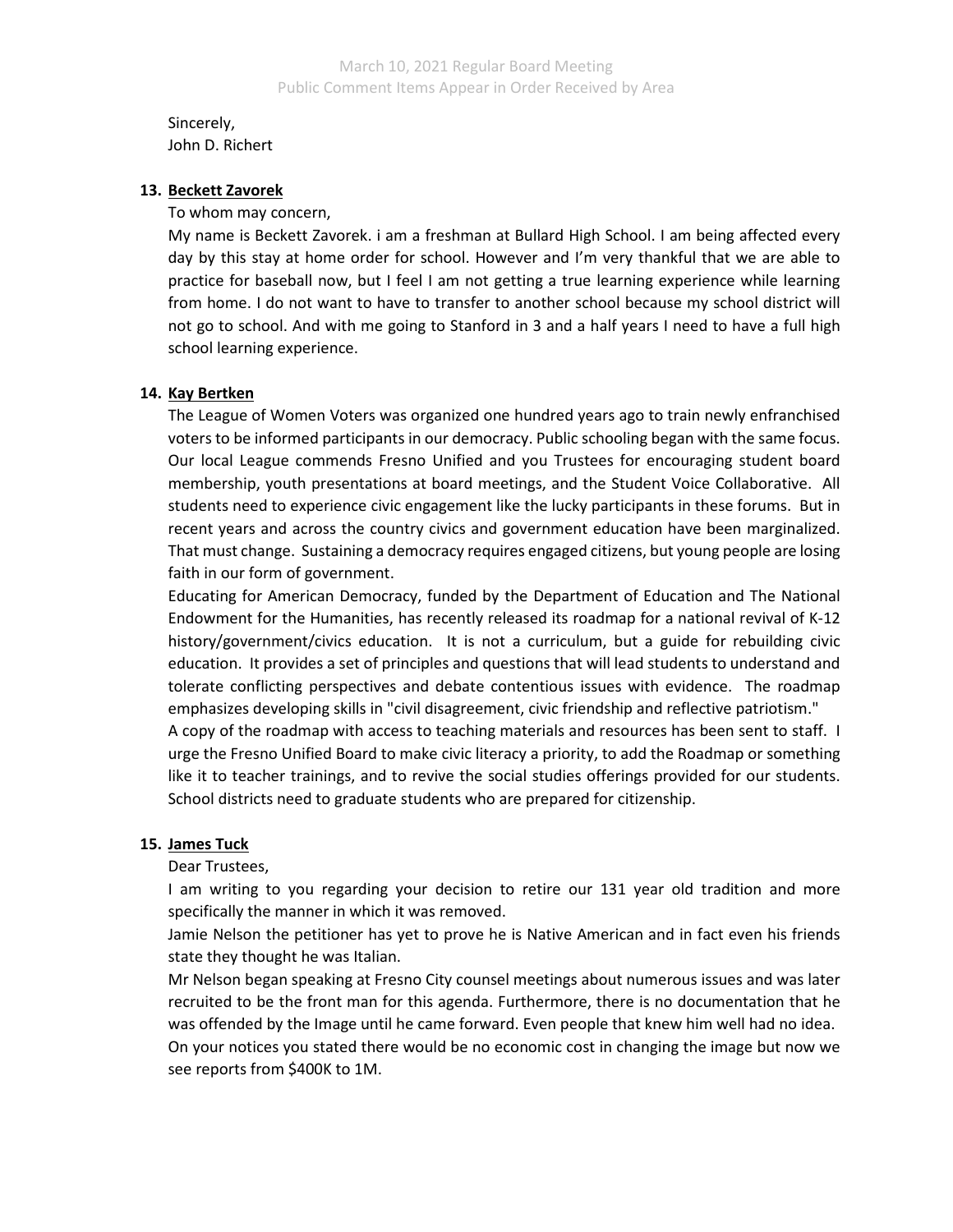Many of the people and organizations listed as endorsing the retirement have denied any knowledge of such endorsement which is clearly fraudulent.

Please rescind your votes then lets have a stakeholders referendum with a town hall for both sides to demonstrate the facts.

Instead of getting our kids back to school and increasing test scores you have chosen to retire 131 year old traditions waking a sleeping giant. Many of us are focused on doing whatever is necessary to retain our image including donating to an opponent that will reinstate our Image educate not Eradicate,

Jim Tuck

Class of 1981

## **16. Russell Harrington**

Dear Board,

I graduated Fresno High with the class of 1982 as a proud Warrior! In me three years at Fresno High, I remember a sense of pride and devotion as a result of being a warrior.

Fast forward to now and the board of trustees has decided to side with a person of questionable stature and remove the image. Initially you touted there would be no cost involved, but we have since learned it will cost hundreds of thousand, potentially a million to complete your ill minded cancellation of a prestigious image.

I find it appalling you feel FUSD can fund such a farce filled action, yet you can't figure out how to get the children back in classes for a successful learning path.

I implore you to rescind your vote, do the right thing. Do not cave to the "cancel culture" and eradication of history. Never in history has the removal of it won anything other than pain and suffering. As a 22 year veteran of the USAF, and veteran of multiple arm actions, I have seen the result of such tyranny first hand.

Do the right thing,

Sincerely,

Russell RED Harrington

## **17. Wendy Tibbet**

I am a proud Fresno High Warrior graduate of 1979. As was my mother Judy Ebert graduating class of 1956. (Who is rolling in her grave at this abhorrid action bring proposed!)

Participating as a Letter Girl and wearing the head dress made me feel empowered to be Warrior. Nothing BUT School "Warrior spirit" was ALWAYS displayed in a responsible and respectful manor. PLEASE DO NOT REMOVE OR REPLACE Our beloved Warrior mascot.

This letter comes with urgent heartfelt request to keep our Warrior mascot alive and ever present at Fresno High Scool!

Sincerely;

Wendy (Holbrook) Tibbet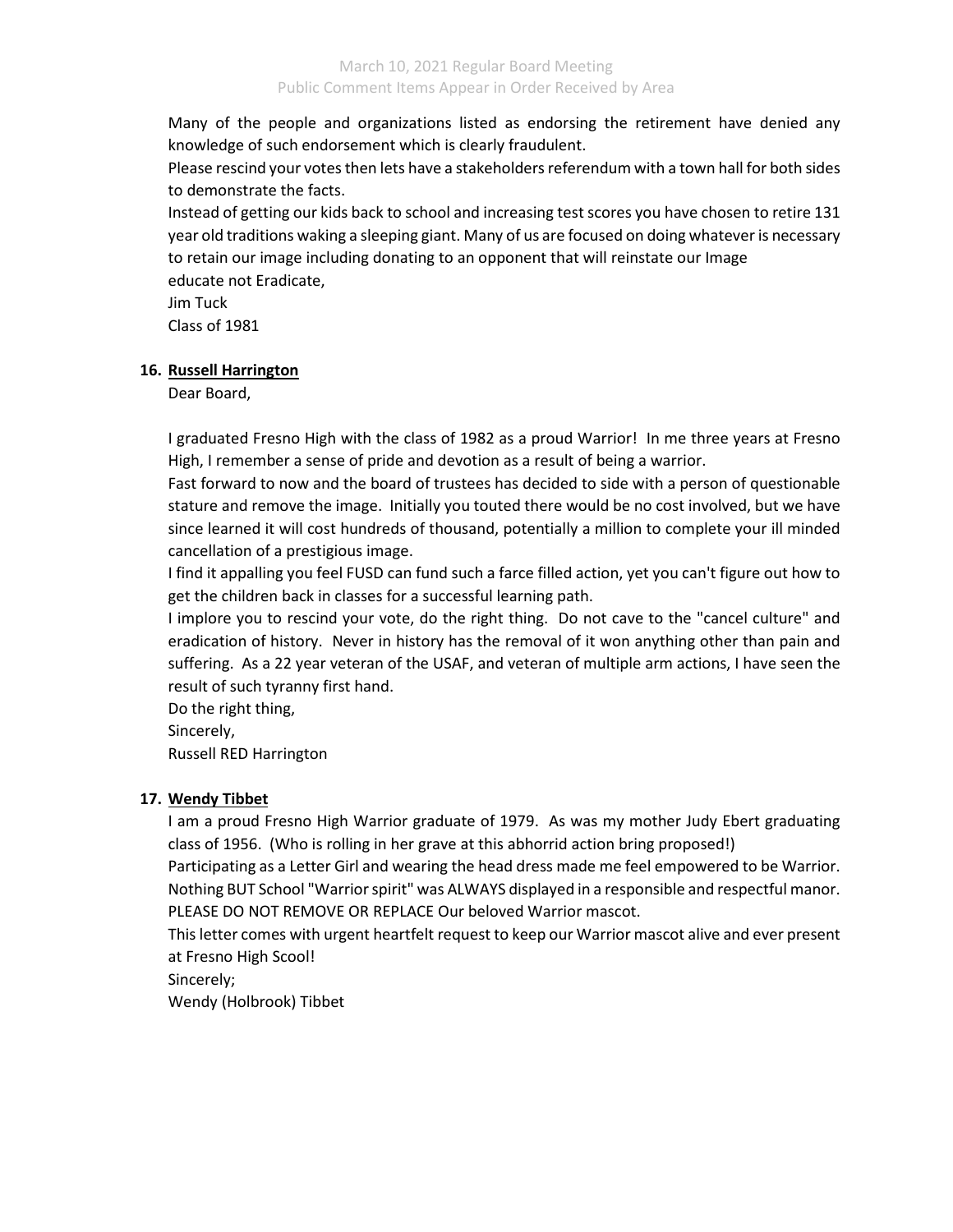## **18. Joan Minasian**

### FUSD Trustees,

Your decision to remove the Fresno High School native American image on December 9, 2020 without engaging the wider community is unacceptable and I am calling for the Trustees to rescind this decision.

Those who firmly believe in keeping the image were bullied and restricted from participation from the very beginning starting with the first few calls. It became clear that the number of participants on these calls were limited s to 20 participants because of the "emotional response" from the alumni and the community. A response that emerged from being voiceless in the process. The limiting of participants was clearly put out on Facebook and the participants that did participate were heavy on the removal of the image.

As an example, prior to the November 12, 2020 town hall, I was able to listen in on one of the "20 member meetings" and was shocked on how openly skewed toward the removal of the image was by the facilitators and the staff. It was as if the decision had already been made. A few of the others on the call had the same experience.

With regards to the "community meeting" many alums and community members had a difficult time getting on the call. I specifically messaged the facilitator and stating the difficultly…with no results. In addition, I, along the majority of others could not see the comments from the community, rather, facilitators picked and chose comments to read…skewed toward the removal. During that meeting, it became obvious **(250-word limit reached)**

## **19. Kimberly Samarin**

## Board Members,

I have 3 students, a Senior at Bullard, a Junior at Fresno Christian and a 6th grader at Baird. We moved our Junior because she could not emotionally or academically handle distance learning. We are fortunate that we have the means to give her what she needs, many deserving students and families do not. I am not here for my kids. You are well aware of the suffering of Seniors, and my 6th grader will start FCS next year. I am not here for my kids, because you have already lost them. I am here for the other kids. The ones that are being left behind, abused and isolated. The ones who truly will never recover from what has been stolen from them. I am here for the parents who have to choose between work and their kids, for the kids who will never again return to school after this year, for the ones that you and FUSD have shamefully robbed of their one chance at escaping poverty, a quality education. I am here for the mamas of the kids who have committed suicide or are suffering from depression. Your leadership has awakened activists who will remember you at election time, that is a promise. It's time for you to do what the district has been incessantly teaching our kids to do for years; be critical thinkers, productive strugglers and upstanders. No more excuses! Nelson answers to you! GET IT DONE NOW! Kim Samarin

## **20. JP**

## Warriors Forever

After 131 years of a FHS tradition the unexpected happened. Some fellow who probably wants attention or publicity got a hair up his ear and pushed this situation to remove Warriors from FHS. Absolutely no racial factors were thought of , matter of fact it was in respect.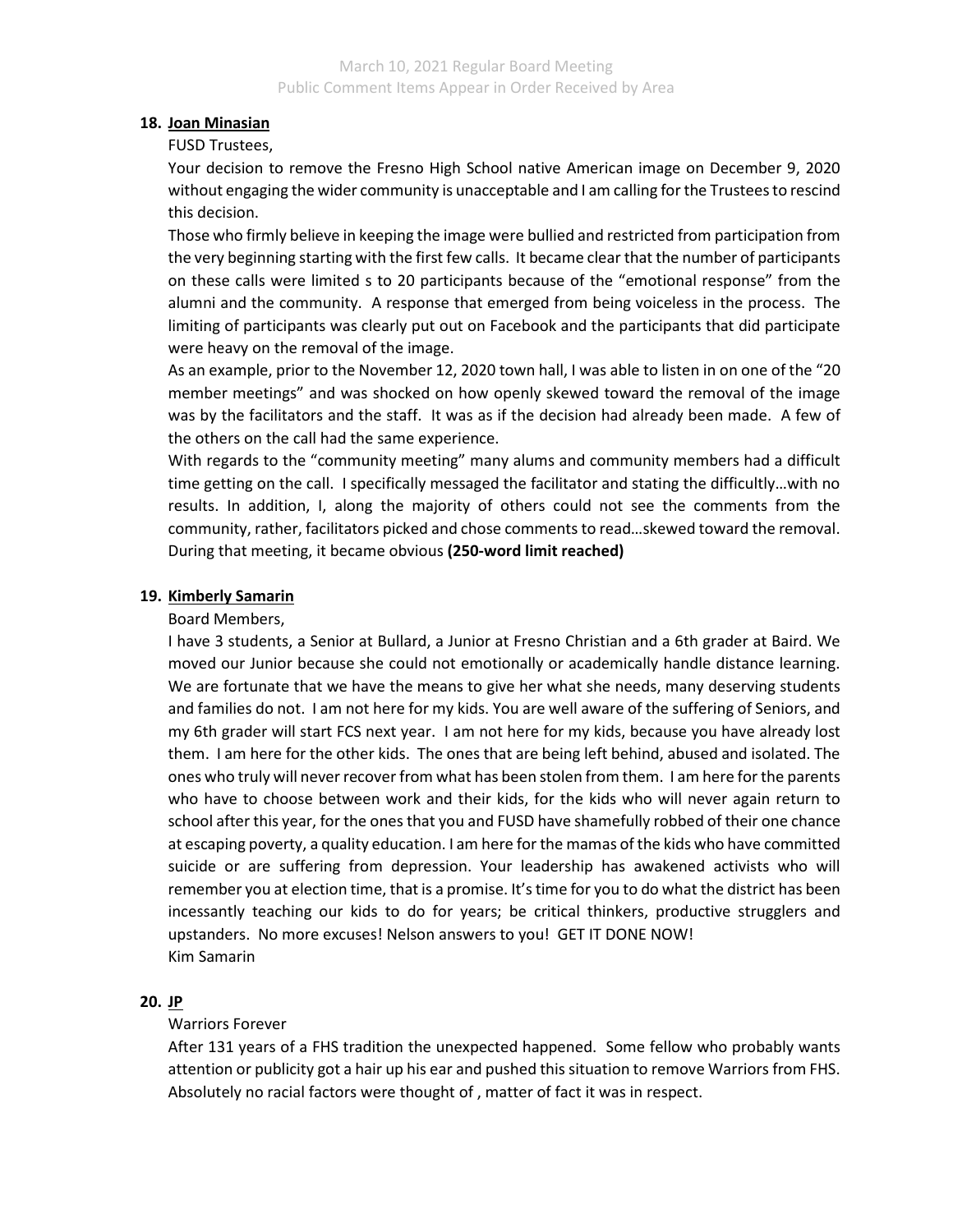Warriors is a French word meaning competitor or fighter. Example: Anyone who fights for their life having cancer is a Warrior. Why did this happen 131 years after tradition began. "todays world of political mumbo jumbo".

We love the name Warriors and believe its time for the fusd to grow up and use common sense. I could write a book on this but wont. James King Palmer Fresno High class of 58

## **21. Scott Steele**

Dear Members of the Fresno Unified School Board:

As a proud Fresno High School alumnus (1976), an inductee to the Athletic Wall of Champions, and a Wall of Champions committee, I was very disappointed in the Fresno Unified School Board's decision to get rid of the image of our Warrior. I was also disappointed in the manner that this decision was made with very little interest in hearing from both sides. It appears that the actions of the Board may have resulted in a possible Brown Act violation and an enormous financial cost to the district at a historically bad time. I have been on the other side of this type of argument as an administrator in the Clovis Unified School District. As the principal of the Weldon Elementary Warriors and the Clark Intermediate School Chieftains, I took the responsibility of depicting our mascot in a very proud and respectful manner very seriously. The on-line group opposing this move is over 600 members strong – imagine if we could work together to help the current FHS school community instead of arguing over a poorly planned and timed decision. Please rescind your actions regarding the Warrior image and reach out to all alumni to make a better decision. **Sincerely** 

Scott Steele California League of Schools 8583 Irvine Center Dr. Ste 45 | Irvine, CA 92618 (562)430-3136 ext 105 leagueofschools.org | @leagueofschools

### **22. Nicole Ice**

### Good afternoon,

I am writing to express my concerns and give you some insight on both of my children that attend FUSD. First I will address my oldest, Kaden, who is a student at Manchester GATE. Kaden did not log onto the 30 minutes of instruction this last Monday morning because Sunday night, the reality that he was not allowed/asked to return to school for the Monday cohort hit him hard. His sister returned yesterday and our dinner table conversation Sunday night revolved around her excitement upon returning for the Monday cohort. I looked over at him and he was in tears. The tears flowed all evening and resulted in him not sleeping for most of the night. Why he was not selected to return? The unfairness of the situation in our household hit him all at once and I was left with no other explanation then, "I know buddy. Its not fair. Life isn't always fair." So much has been asked of ALL the children this last year. They are asked to understand what we, as adults simply do not understand. In speaking with his school VP and with his wonderful teacher, I came to understand that: A) Not all teachers will have small cohorts because it was voluntary and B) there was no guidance, NO guidelines issued from ANY of you, at the top of FUSD as to who should be asked to return. This was simply put on the teachers to decide IF they would "accept" a **(250 word limit reached)**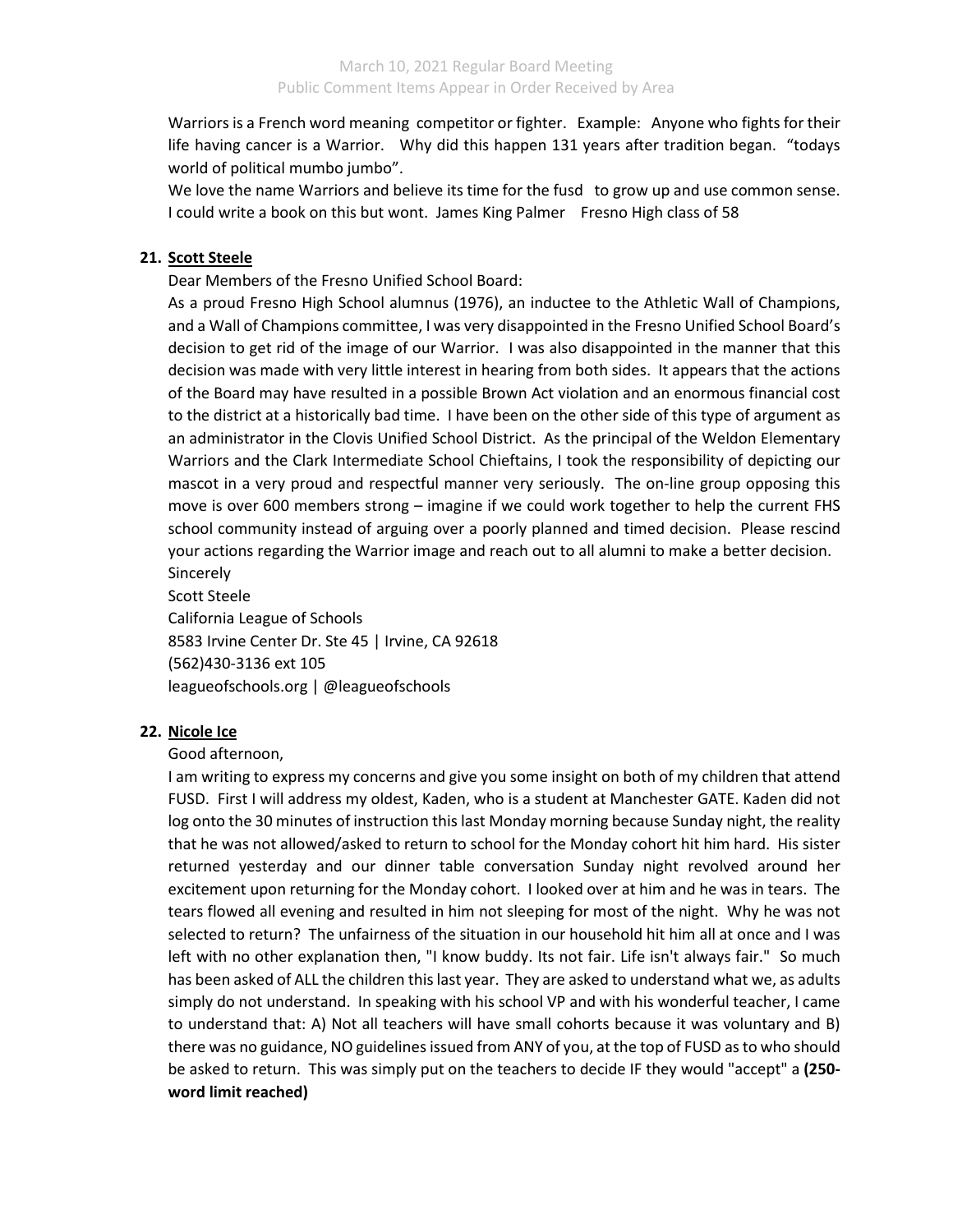## **23. Gary Nakagawa**

#### Dear Trustees,

I am deeply disappointed that after 131 proud years of displaying our proud FHS Warrior image your Board has decided to vote against keeping it. There are currently 617 alumni members that have joined our FB "Supporters For Retaining The FHS Warrior Native Image Group". These members are diverse in all races/ethnicity possible including many Native Americans as well. We have all proudly come together to join this wonderful cause to retain our image; too bad it's not yours as well. In addition, NAGA (Native American Guardian Association) has joined us to also preserve this Image. I also understand they sent you a letter of which there was no response. Shame on all of you! I believe what you've done is completely wrong. While we all have political and moral beliefs, it appears you have crossed that threshold line by bringing it from "home to work or school" where this does not belong. Political in the sense this was not done fairly and opening with all parties involved but looking to sway it in a certain outcome which you did. The Native Americans, Alumni and I do too, feel this is racist in every sense possible by eliminating them! They want to be remembered and we want to remember them! Please rescind your position and retain the FHS Warrior Image! Gary Nakagawa Class of 1971

### **24. Sharilyn Weber**

### Fresno Unified School District Trustees,

I am writing to ask you to rescind your votes to remove the 131 year Fresno High Warrior mascot from the school that was taken on December 9, 2020. As an alumni and Fresno tax payer, I am appalled at the one sided process that seems to have taken place regarding this issue by the board. Where was the voice of the alumni in your decision? (I am not speaking of the Alumni Association that chose not to take a stand on the issue). I am asking that you use due process before removal of the native image from our beloved school and listen to the thousands of alumni who feel pride in our warrior image.

"Cancel Culture" activists appear to have gotten hold of the board and used tactics that are not new. This movement has taken over our current society where the activists are literally trying to erase our country's history. The image of the native Indian warrior is one that has shown to be prideful by a majority of alumni. To destroy that image throughout Fresno High is a travesty. My understanding is that the current plan of removal will cost approximately a half a million dollars that should be used to educate, not eradicate. Please rescind your votes and have a stockholders referendum to listen to both sides in this important matter.

Sharilyn Weber

Fresno High School Class of 1979

### **25. Brady Zavorek**

My name is Brady Zavorek and I am a senior at Bullard High School. I need to have some type of in person schedule because the at home learning thing isn't working for me. While my grades haven't slipped, the mental struggles it has caused are tough. I need to interact with other humans in person just like the millions of other kids in online learning. There are states that our completely taking away masks in their state and it feels like we haven't even tried to start making a plan in California. We can't keep living in fear of the coronavirus and we already have a vaccine for it.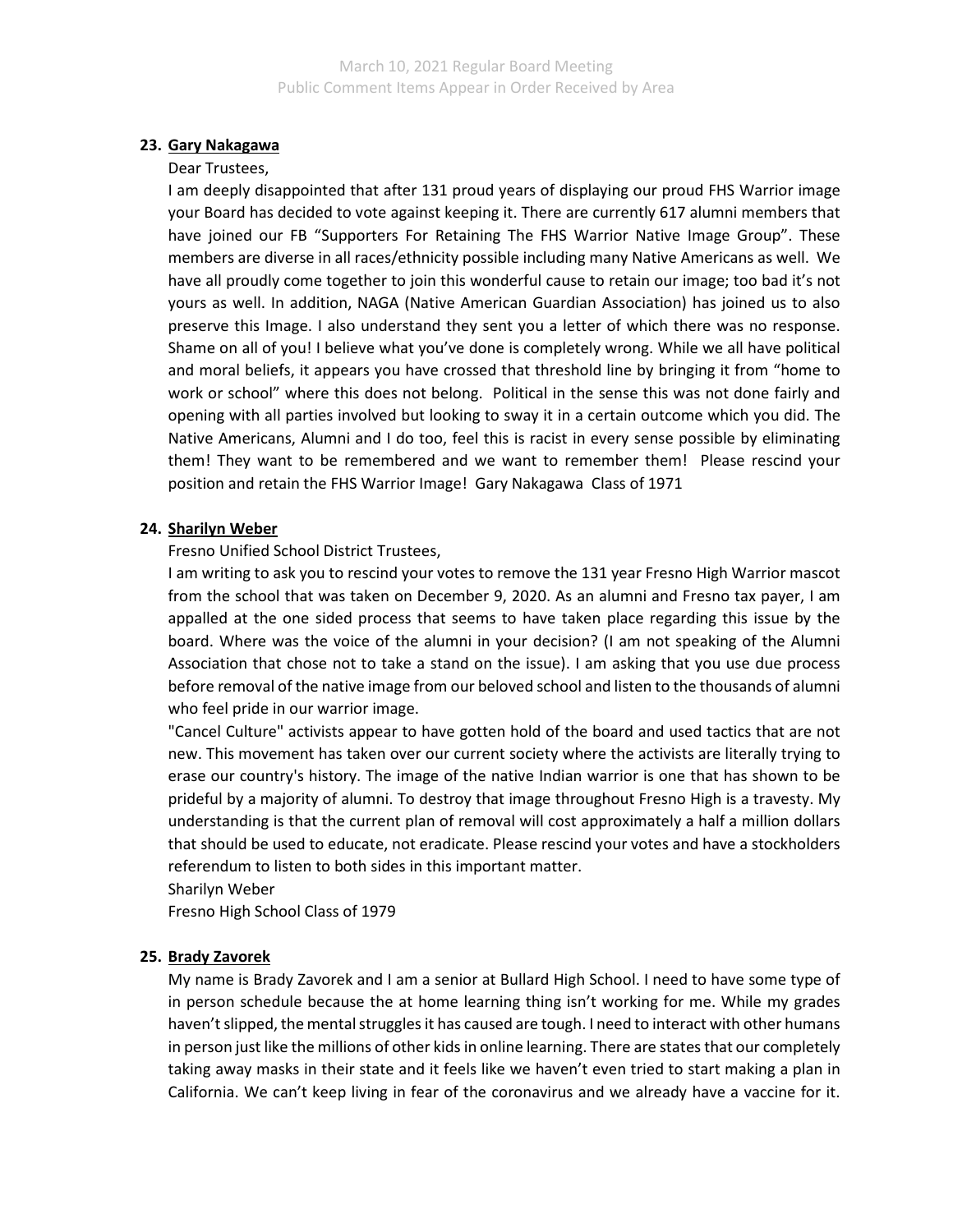Please open the schools back up I promise it is what every single student in California not just wants but needs!

## **26. Jack Cline**

This letter is to let you know how disappointed I was to hear that the FUSD Board of Trustees had voted to remove the "Warrior" Symbol from Fresno High School.

I had previously sent a message to the Board members on November 12, 2020, regarding this subject. I received a response from one member.

I would like you to reconsider this action and I again encourage you to retain the Warrior name and symbol of Fresno High School.

I am an Alum of FHS, graduating in the Class of 1958; my sister and her husband graduated in the Class of 1959 and my father graduated from FHS in the Class of 1936.

As most of you know, the history of this school is, and has been shared through time, by many emblems, banners and plaques, representing the students and activities of this prestigious high school.

One of the special features of these, is the bronze plaque, representing each graduating class. Many of these display the symbol of the Warrior. These plaques were also set in place with a time capsule, for future generations to see the history of that time. I certainly hope that these plaques and capsules will not be removed or even worse, destroyed.

I am extremely proud to have had my design selected, by my classmates, for the bronze plaque for the Class of 1958; my design for the class jacket/sweater was selected as well. Each one had the symbol representing a warrior.

The use of the **(250-word limit reached)**

## **27. Lori Pastre'**

Dear Trustees:

The decision to remove the beloved FHS Warrior image is devastating. The impact of this decision negatively affects the Native American community, and the FHS alumni, who are, and always will be, proud Warriors that will fight to preserve justice. More importantly, this decision negatively impacts future generations who will never appreciate the value or cultural significance of Native Americans because you have chosen to eradicate them.

I am a proud Native American and FHS Warrior alumni. The Iroquois Warrior image was chosen many years ago to proudly represent the FHS student body and faculty; they wanted to be recognized as a united group that were proud, courageous, and brave. A group who stood firmly in their commitment to honor and protect, whose values have become deeply rooted in tradition and culture over the past 131 years. The Warrior was not chosen to dehumanize or disrespect Native Americans – that was not the intent or perception then, nor is it now. I am outraged at this decision, which is nothing less than cultural genocide and racism against Native Americans.

The eradication of the Warrior image includes a tremendous financial impact. The FHS students deserve better; use this money to improve their educational experience. Be respectful and do the right thing; allow for a referendum and evaluate this situation in a fair and honorable manner. Isn't that the example we want for our future leaders?

Educate not Eradicate!

Respectfully,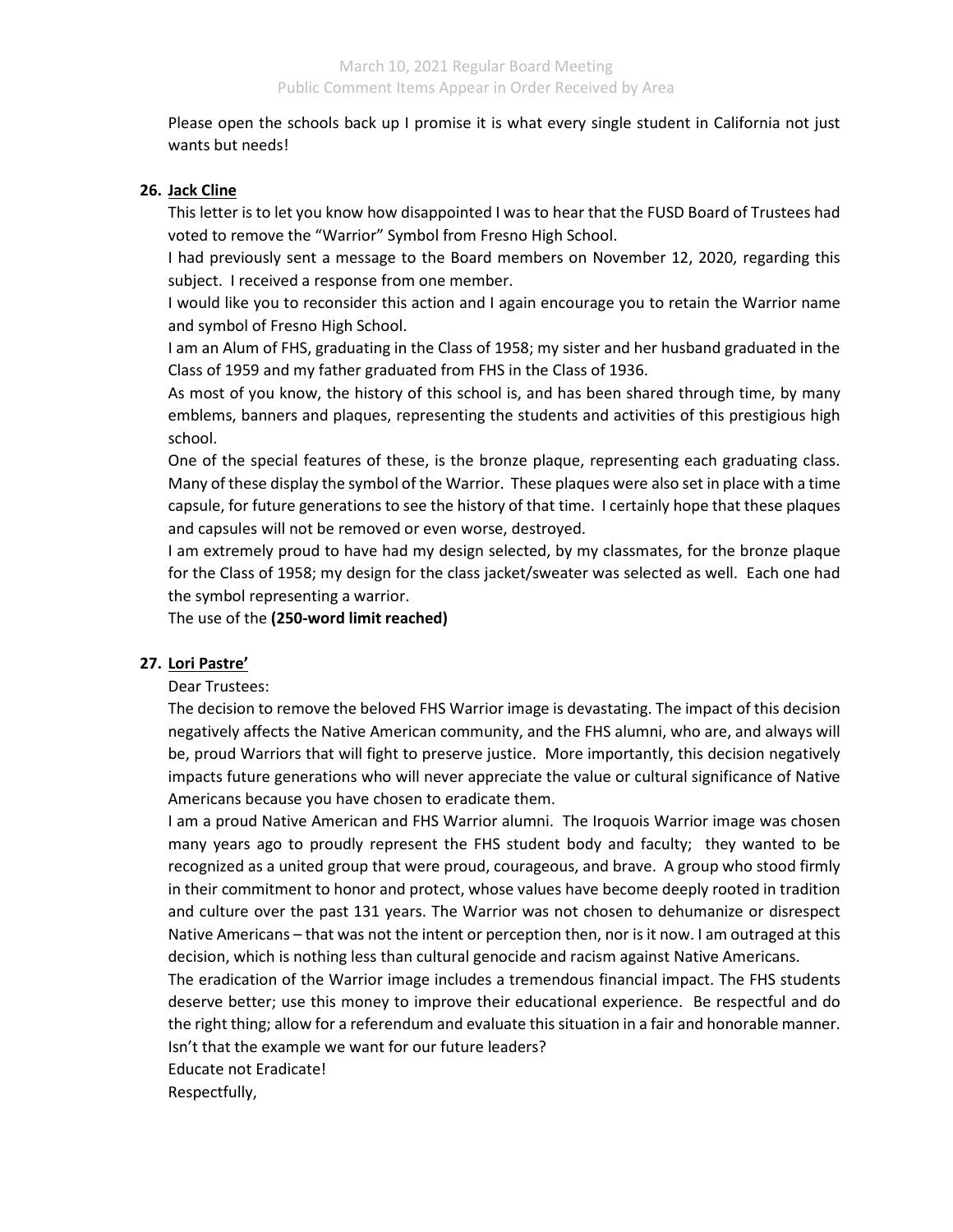Lori Pastre' Alumni, 1981

## **28. Sue Gong Lee**

Dear FUSD Board Trustees,

I would like to request that FUSD rescind the action that took place at the December 9th meeting regarding removing the Fresno High Warrior Native image.

I am an alumni of Fresno High, graduating in 1971. I am proud to be a Fresno High Warrior. The Native image means strength, courage and perseverance to me and many of our alumni.

I worked in education for over 20 years and one of my philosophy is that school is a place where we educate and teach our students.

I believe that instead of removing the Warrior Native American image, keeping the image is a teachable moment for our students to learn history!!! Don't erase or destroy history, learn from it!!!

Nelson Mandela said and I quote, "The purpose of studying history is not to deride human action, nor to weep over it or to hate it, but to understand it. And hopefully then to learn from it as we contemplate our future."

History is not always kind, but we should educate our students about it by talking and teaching about it.

Please rescind your action, and use this time to educate not eradicate!!!

Sue Gong Lee

Fresno High Class of 1971

# **29. Kimi Smallen**

## Dear FUSD,

I am writing today to respectfully request our children's return to fulltime in person learning. My kids as well as many other kids are suffering greatly. My 7tgh grade son, who has been an exceptional student throughout his entire school attendance , now has B's and C's. While this may seem average, it is certainly not normal for him. I have discussed with parents of at least 3 families whose children are not only doing worse academically, but also suffering with depression and loss of interest in school. All of which are abnormal for these children. School IS about learning, but as a community, we have discovered school is so much more. It is a place for making friends and interpersonal connections that will be with them throughout their lives. Please know how passionately our local families feel about the insufficiencies of distance learning on both an academic level and emotional level and we will continue to push for in person, fulltime learning until this goal is achieved.

Respectfully,

The Smallen Family